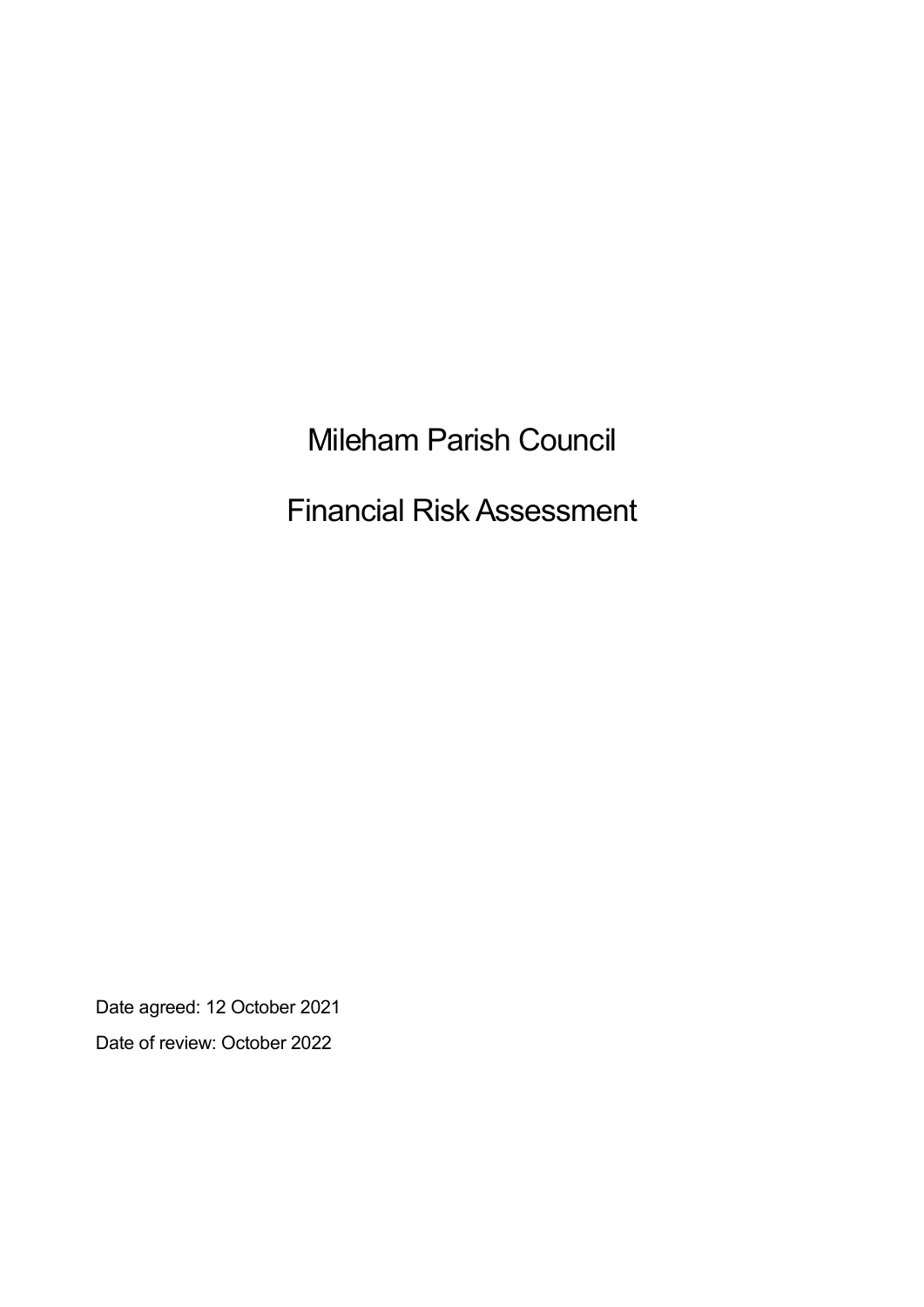The following control systems are in place to ensure that Mileham Parish Council is doing everything possible to protect public money from financial risk.

## Finance

### **Risk: 1. Accounting errors due to lack of financial control Procedures to address risk:**

- 1.1 A Responsible Financial Officer (RFO) will be appointed whenever a vacancy arises. The RFO's job description to be agreed and minuted annually (as part of the appraisal process).
- 1.2 Where the RFO is also the Clerk, a Parish Councillor or other approved person will be appointed by the Parish Council with a special responsibility for financial matters. They will be referred to as the Internal Audit Control Officer. This individual's title is Internal Audit Control Officer.
- 1.3 All financial documentation will be held by the RFO, e.g. cheque books, paying in books, invoices, receipts, bank statements, VAT reclaim documents and cashbook.
- 1.4 Electronic data will be backed-up to the cloud.
- 1.5 All authorised payments will be written and entered into the cashbook within two weeks of the meeting authorising payment.
- 1.6 Where the payment is made online, two authorising signatories will sign the payment list at the council meeting when payments are approved. The two signatories authorising payment will check invoices prior to payments being released. Where payments are made by cheque, cheque numbers will be written on invoices (if paper copy held) or within the file name.
- 1.7 Cash and cheques received will be entered into the cashbook upon receipt and banked by the RFO as soon as reasonably practicable.
- 1.8 Bank statements will be reconciled monthly with the cashbook and checked by the Internal Audit Control Officer at least quarterly. The Internal Audit Control Officer will confirm on their report that they have seen and checked bank statements and sign the final bank statements of the financial year.
- 1.9 VAT will be reclaimed when the amount due reaches £1,000, or annually, whichever is sooner.
- 1.10 A receipt will be issued for all cash received by the Council.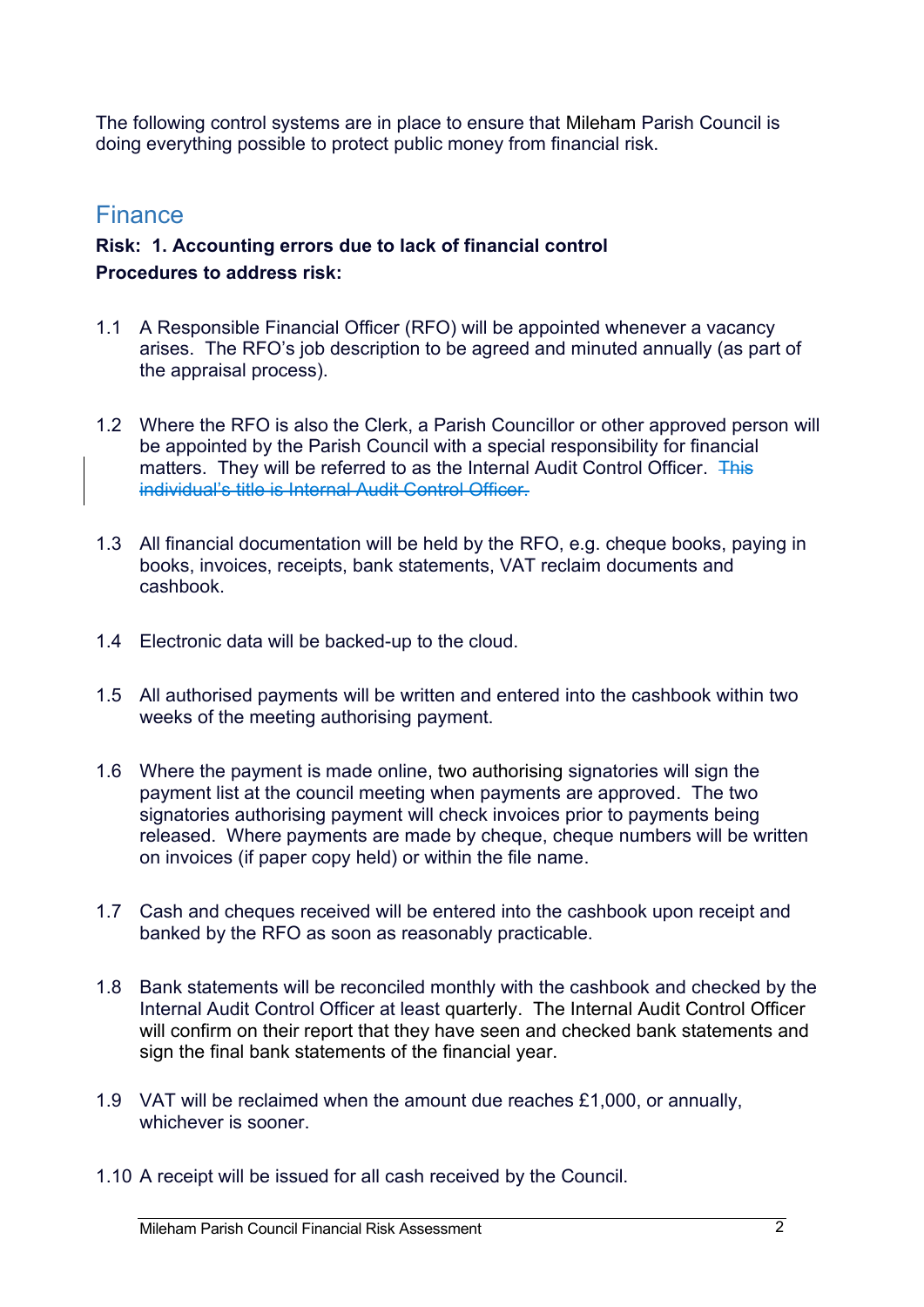- 1.11 The Internal Audit Control Officer will carry out a regular review of the accounts every quarter and report his/her findings to the Council.
- 1.12 Appropriate training will be offered to the RFO as and when needs are identified.

#### **Risk: 2. Budget overspend**

Procedures to address risk:

- 2.1 A budget meeting will be held annually between November to January to determine the budget for the following financial year and to determine the precept to be applied for.
- 2.2 The budget to actual income and expenditure will be reported to and reviewed by the Council quarterly.
- 2.3 The Contract of Employment and salary of the Clerk, or any other employee, will be reviewed annually.

#### **Risk: 3. Loss of funds due to misappropriation of public money**

Procedures to address risk:

- 3.1 No expenditure will be incurred by any member of the Parish Council without the prior approval of a properly constituted Parish Council meeting.
- 3.2 All invoices will be paid on the authority of the Parish Council at a properly constituted Parish Council meeting.
- 3.3 The Clerk/RFO can not make purchases of individual items in excess of £300 without the prior (minuted) authority of the council. This amount should be reviewed annually to take account of inflation.
- 3.4 Payments made via the Council's online bank account will be set up by the RFO and approved/released by a signatory. Any cheques will be signed by two councillors authorised by bank mandate.
- 3.5 The Clerk will maintain a Register of Interests of all Councillors. Councillors will advise the Clerk in writing of any changes to those interests as and when they arise.
- 3.6 The RFO will make monthly returns to HMRC to ensure that they are kept informed of monies paid to the Clerk, or any other employee.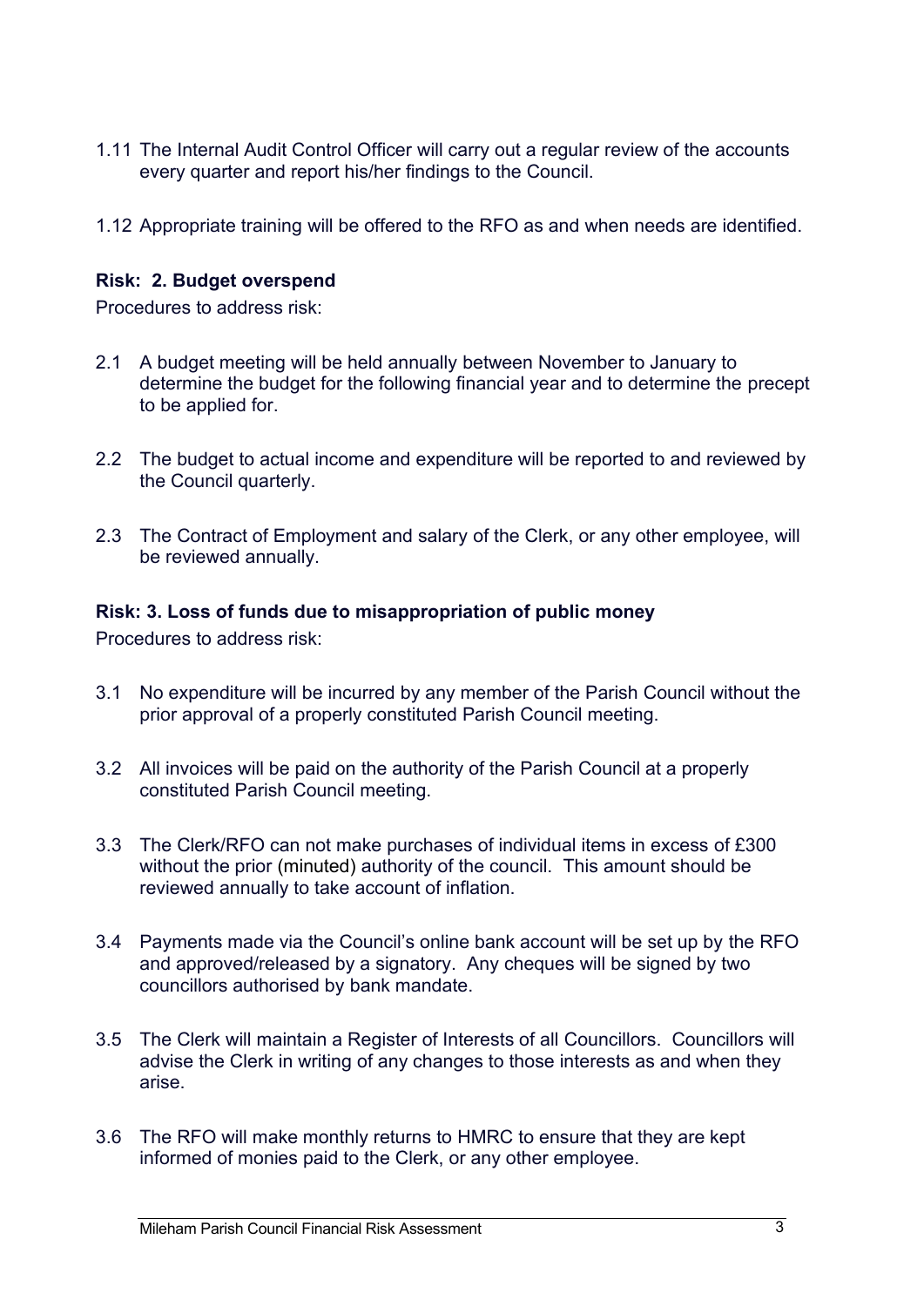- 3.7 Year end accounts will be prepared by the RFO for circulation to the Parish Council by mid-May following the financial year end on 31 March.
- 3.8 Appointment of Independent Internal Auditor will be reviewed following the conclusion of the internal audit.
- 3.9 Council will obtain employment references covering the previous three years for all new employees. Where employment references are not available, and having established an acceptable reason why, character references must be sought.
- 3.10 No petty cash to be kept. Clerk to claim expenses at least quarterly.

#### Insurance

#### **Risk: 4. Under-insurance of parish council assets**

Procedures to address risk:

- 4.1 Insurance cover will be reviewed annually at a Parish Council Meeting to ensure adequate cover is maintained.
- 4.2 Fidelity insurance to be considered.
- 4.3 An Asset Register will be maintained by the Clerk and updated at the time assets are added or removed, and will be presented -to the Council for inspection at the Annual Parish Council Meeting.

# Public Liability

#### **Risk: 5. Liability to public to provide a duty of care**

Procedures to address risk:

- 5.1 Checks will be carried out annually on all street furniture to monitor and identify risks to the health and safety of the public using these items.
- 5.3 Risk assessments for all other areas of the Council's business will be reviewed every year, or more frequently if required.

### Employer's Liability

#### **Risk: 6. Compensation Claim from Employee for Malpractice or Injury**

Procedures to address risk: